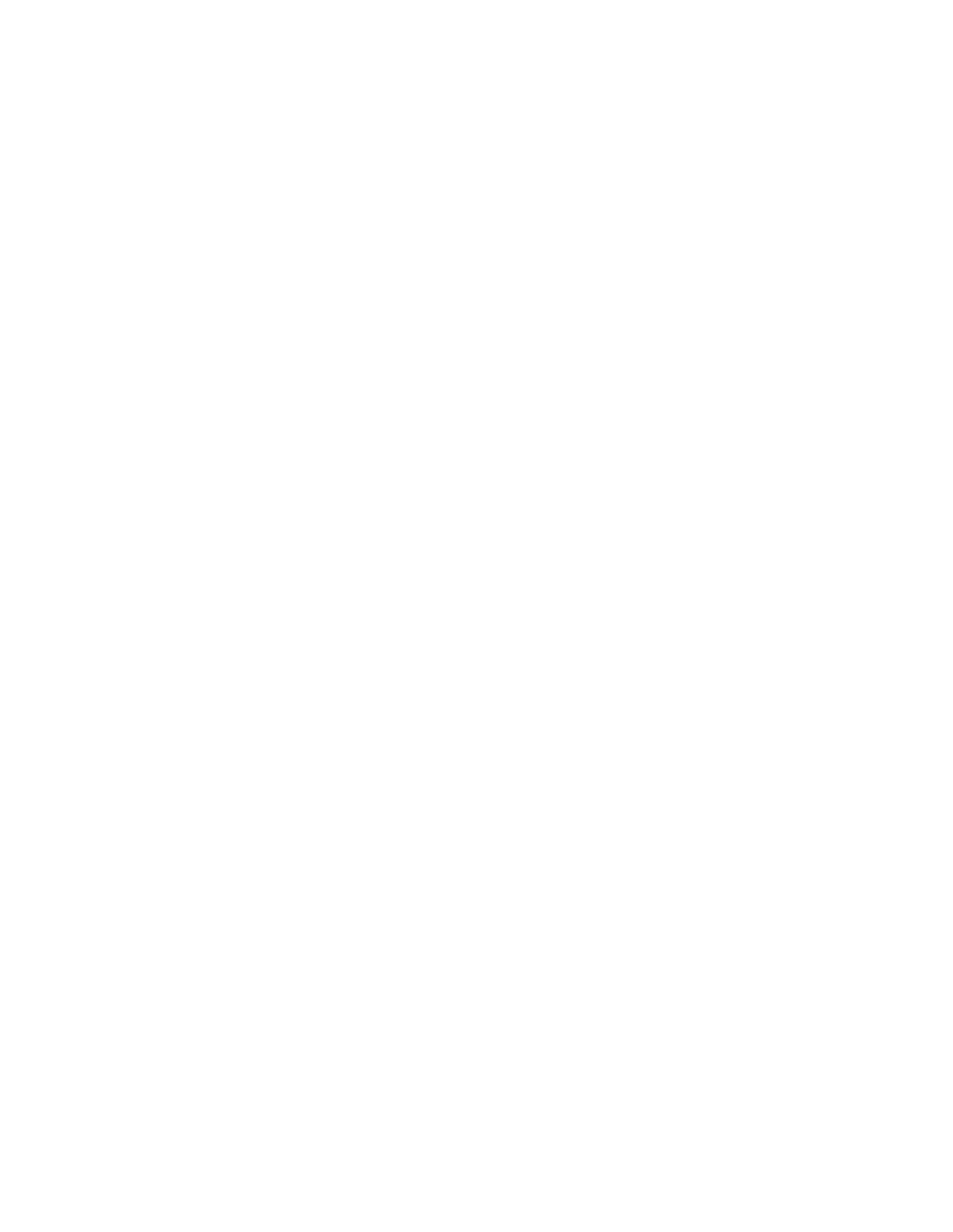# **TABLE OF CONTENTS**

### **INTRODUCTION**

## **PERFORMANCE TEST RESULTS**

# **ENTRANTS AND ENTRIES IN 2019 TESTS**

| Electronic Access, University Research Policy, and Duplication Policyback cover |  |
|---------------------------------------------------------------------------------|--|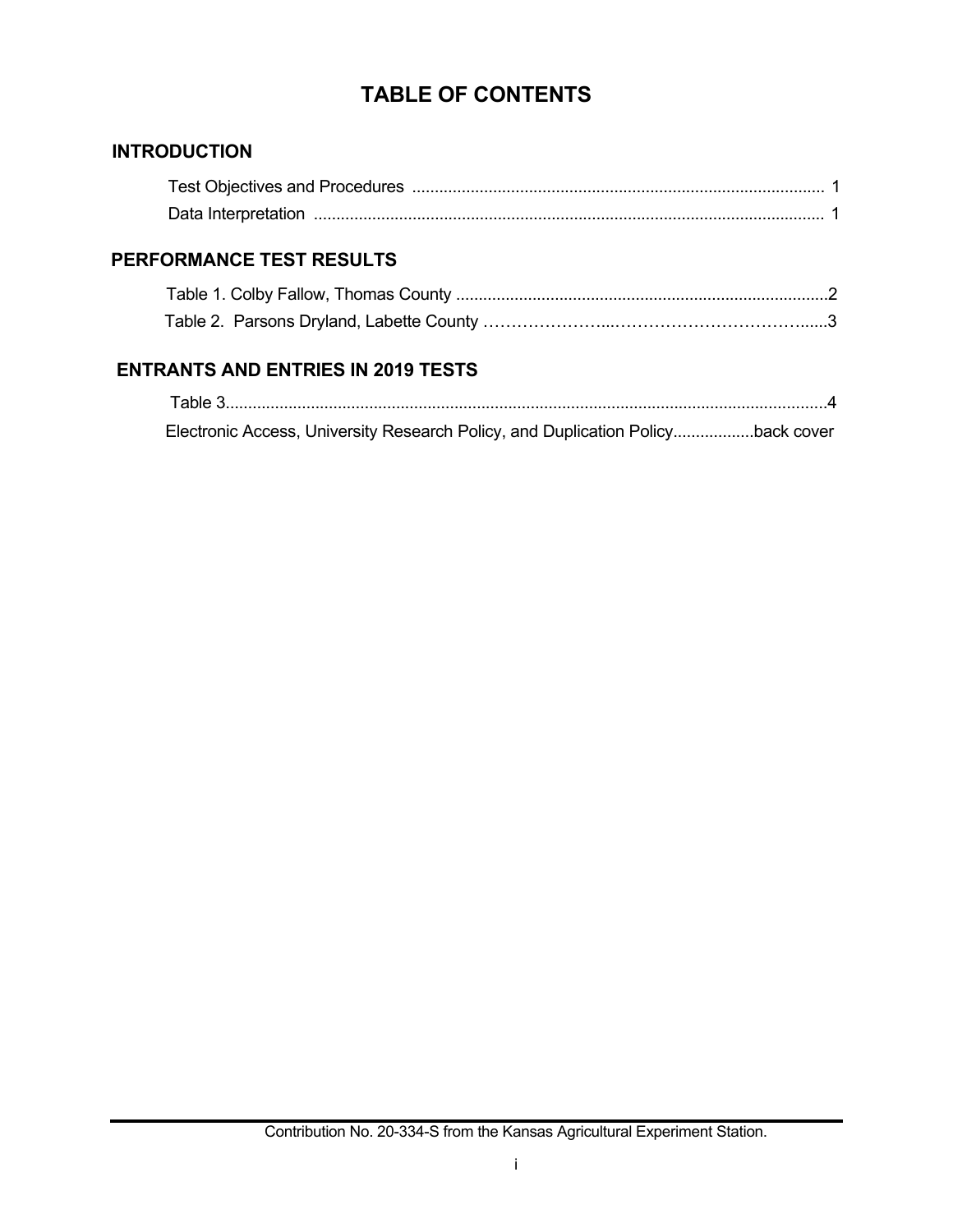# **INTRODUCTION**

#### **Objectives and Procedures**

Sunflower performance tests were conducted in 2019 by the Kansas Agricultural Experiment Station to provide farmers, extension workers, and private industry with unbiased agronomic information on many of the sunflower hybrids marketed in the state. Tests were financed in part by entry fees from private companies. Companies known to be developing and marketing sunflowers were invited to participate and enter hybrids on a voluntary, fee-entry basis. As a result, not all hybrids grown in the state were included in the tests, and hybrids were not grown uniformly at all locations.

Test locations in 2019 were Thomas County—irrigated and fallow; Ellis County—dryland; and Labette County dryland. Oilseed entries were grown at all locations. Hybrids were planted in four-row, replicated plots at all locations. To ensure uniform and adequate stands, all tests except those in Thomas County were planted at a high seeding rate and were hand thinned after emergence to desired stands. Tests in Thomas County were planted to stand with a modified Monosem Vacuum Planter. The Ellis County test location was not harvested due to adverse growing conditions. The Thomas County irrigated test location was affected by stand failure and was also not harvested.

Environmental factors affecting test results and cultural practices are presented for each individual test site. Test results for 2019 and period-of-years average data are included in Tables 1 and 2. Entrants and entries in 2018 tests are listed in Table 3.

#### **Data Interpretation**

**Yields** are reported as pounds of seed per acre adjusted to 10% moisture content.

**Days to half bloom** is the number of days from date of planting to the date when 50% of plants are in bloom.

**Lodging percentage** is based on counts of lodged and total plants in harvested areas at all locations.

**Statistical analysis:** Conducting perfect tests is virtually impossible because soil fertility, moisture, and other environmental factors vary. Therefore, small differences in results might have no real meaning. To help interpret data, we applied a statistical technique, analysis of variance, whenever possible. Such analysis requires repeating whole sets of varieties or treatments several times and placing individual varieties or treatments as they would be placed by chance alone. Results of the analyses are reported in terms of least significant differences (LSD). If two means differ by more than the LSD (.05), such a difference would be due to chance variation only 5% of the time. So, it's 95% probable that the difference was due to treatment. If means do not differ by as much as the LSD, little confidence can be placed in the importance of varietal or treatment differences. The coefficient of variability (CV) represents an estimate of the precision of replicated yield trials. Trials with a CV ranging from 10% to 15% are usually acceptable for performance comparisons. Trials with a CV greater than 15% provide only a rough guide to hybrid performance.

# **ACKNOWLEDGMENTS**

Cooperation of Rob Aiken, Ram Perumal, Troy Ostmeyer, Gretchen Sassenrath, and Lonnie Mengarelli for field operations is sincerely appreciated. Mary Knapp at the Weather Data Library provided climatological data.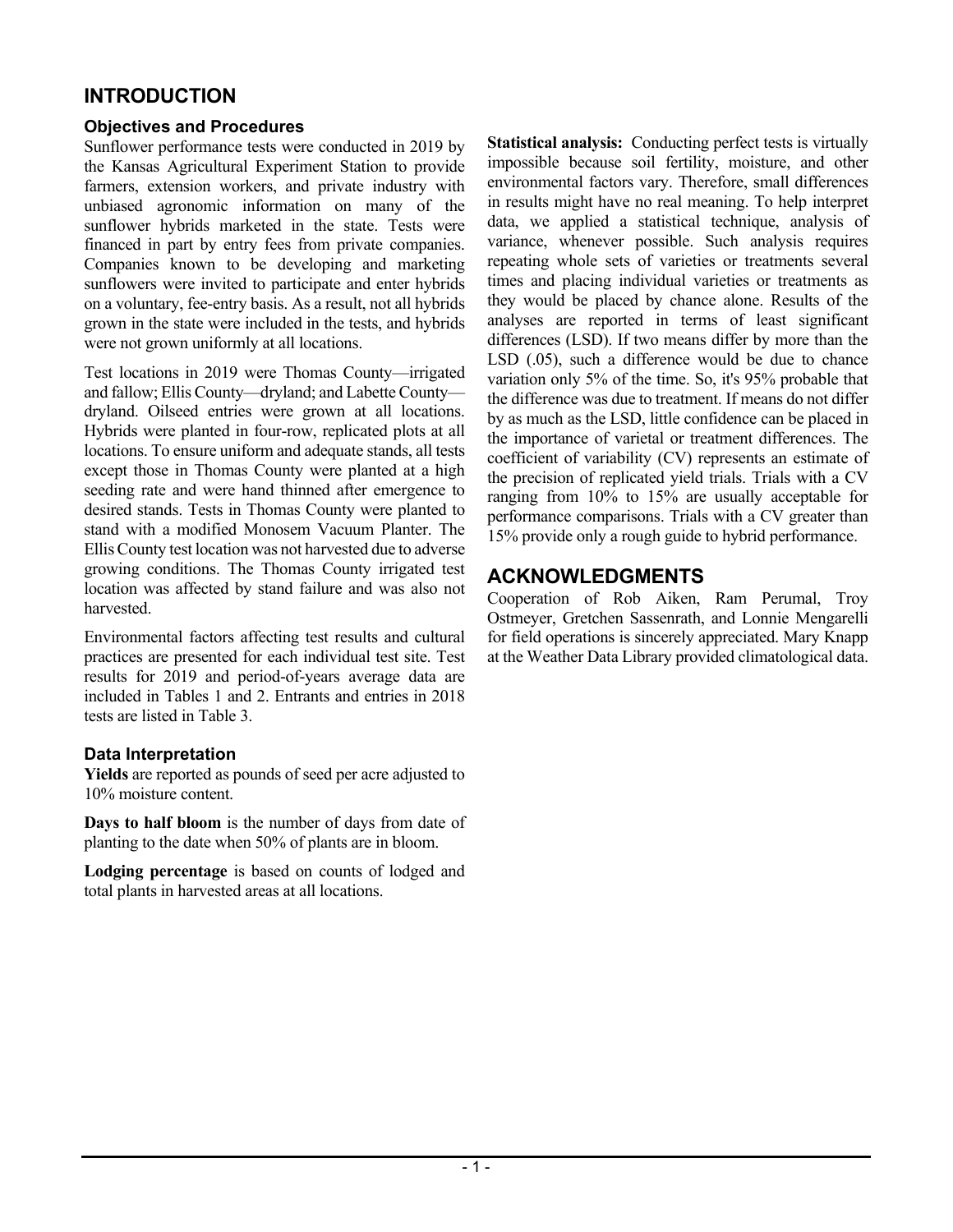#### **NORTHWEST KANSAS FALLOW OILSEED SUNFLOWER TEST**

**Colby, Thomas County** K-State Northwest Research Center Planted: 6/12/2019 Harvested: 10/26/2019 100-0-0 lb/a N, P, K Keith silt loam Previous crop: fallow Cooperator: Rob Aiken 0.00 5.00 10.00 15.00 20.00 25.00 Apr-19 May-19 Jun-19 Jul-19 Aug-19 Sep-19 Oct-19 Cumulative Precipitation Cum. PCP - Normal

#### **Table 1. Colby Fallow Oilseed Sunflower Performance Test, 2019**

|                |                  |        | Yield as % | Days to                  | Plant  |         | <b>Test</b> | Seed    |
|----------------|------------------|--------|------------|--------------------------|--------|---------|-------------|---------|
|                |                  | Yield  | of test    | half                     | height | Lodging | weight      | weight  |
| <b>Brand</b>   | <b>Hybrid</b>    | (Ib/a) | average    | bloom                    | (in.)  | (%)     | (lb/bu)     | (g/200) |
| DYNA-GRO       | <b>H45NS16CL</b> | 1745   | 69         | $\qquad \qquad \cdots$   | 53     | 17      | 22          | 15      |
| DYNA-GRO       | <b>H48HO15CL</b> | 2459   | 97         | $\overline{\phantom{m}}$ | 58     | 24      | 19          | 16      |
| DYNA-GRO       | <b>H49HO19CL</b> | 2543   | 101        | $\overline{\phantom{m}}$ | 52     | 12      | 16          | 15      |
| DYNA-GRO       | H49NS14CL        | 2970   | 118        | $- -$                    | 56     | 13      | 18          | 15      |
| <b>PIONEER</b> | P64ME01          | 2919   | 116        | $\overline{\phantom{a}}$ | 55     | 13      | 13          | 17      |
| <b>S&amp;W</b> | NSW20110         | 2158   | 85         | $\overline{\phantom{m}}$ | 54     |         | 12          | 16      |
| <b>S&amp;W</b> | NSW20440         | 2794   | 111        | $\overline{\phantom{m}}$ | 54     | 9       | 19          | 16      |
|                | Average          | 2513   | 2513       | $\overline{\phantom{m}}$ | 54     | 13      | 17          | 16      |
|                | CV (%)           | 19     | 19         | $\overline{\phantom{m}}$ | 8      | 82      | 14          | $- -$   |
|                | LSD $(0.05)*$    | 710    | 28         | $\overline{\phantom{m}}$ | ⇁      | 16      | 3           | $- -$   |

\* Unless two varieties differ by more than the LSD, little confidence can be placed in one being superior to the other.

#### **2-Year Averages (2018 and 2019)**

| ___<br>.        |                  |      |           |    |                    |                            |                     |         |
|-----------------|------------------|------|-----------|----|--------------------|----------------------------|---------------------|---------|
| DYNA-GRO        | <b>H48HO15CL</b> | 1452 | --<br>۔ ۔ | 63 | $\mathbf{r}$<br>56 | $\ddot{\phantom{1}}$<br>24 | $\sim$<br>__        | Τp      |
| DYNA-GRO        | H49HO19CL        | 1421 | 68        | 67 | 46                 | ᅩ                          | $\sim$<br>ᅀ         | <b></b> |
| DYNA-GRO        | H49NS14CL        | 2127 | 134       | 60 | 51                 | --                         | $\sim$<br>__        | ᅩ       |
| <b>AVERAGES</b> |                  | 1667 | ۹J        | 63 | ⊥ ب                | 16                         | $\sim$<br><u>__</u> | <b></b> |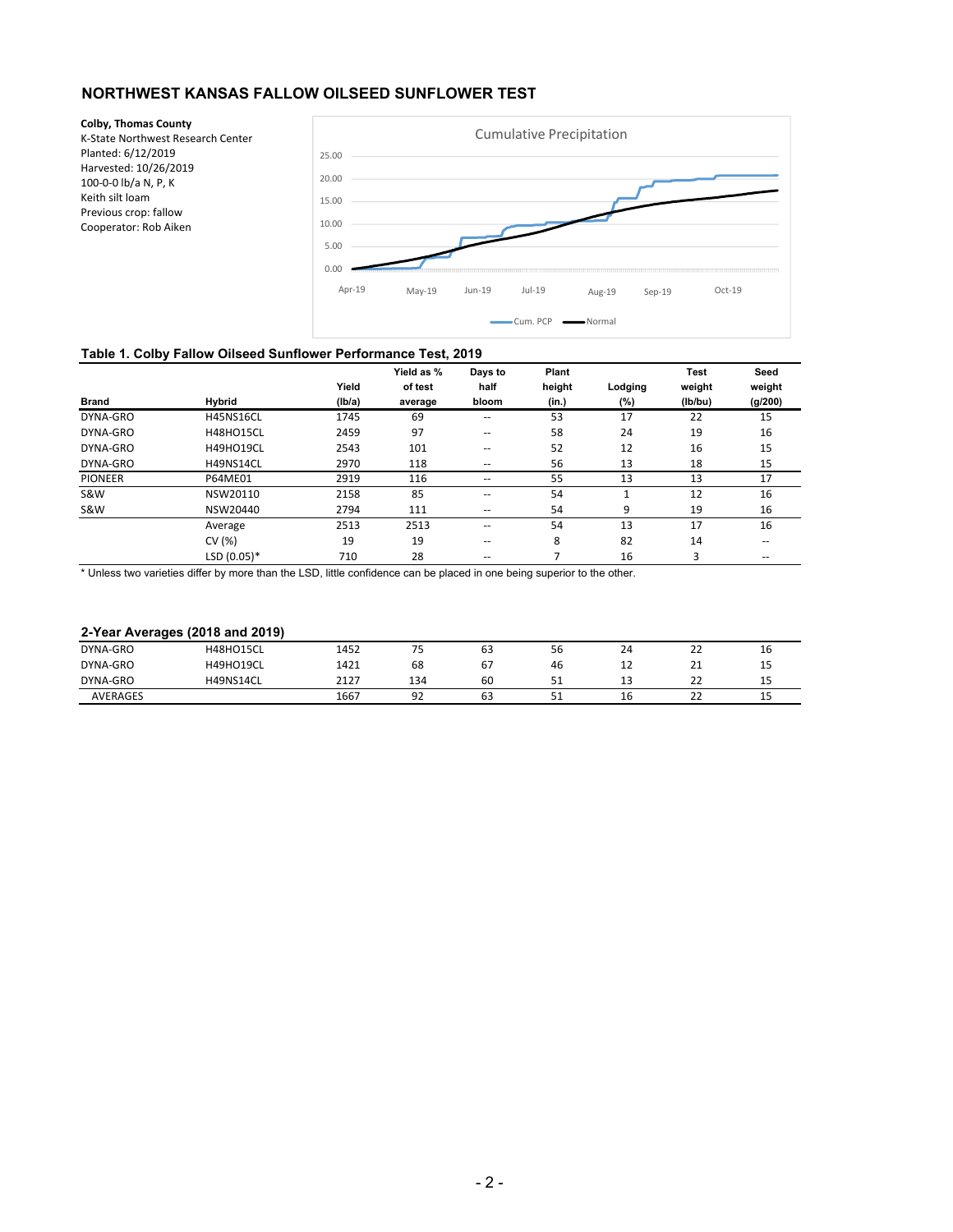#### **SOUTHEAST KANSAS DRYLAND OILSEED SUNFLOWER TEST**

**Parsons, Labette County** K-State Southeast Research Center Planted: 7/11/2019 Harvested: 11/20/2019 80-46-60 lb/a N, P, K Keith silt loam Previous crop: wheat Herbicide: 1 qt/a Gramoxone, 1 pt/a Dual Mag, 6 oz/a Spartan Cooperators: Gretchen Sassenrath and Lonnie Mengarelli



#### **Table 1. Parsons Dryland Oilseed Sunflower Performance Test, 2019**

|                |                  |        | Yield as % | Days to | Plant  |                          | <b>Test</b> | Seed    |
|----------------|------------------|--------|------------|---------|--------|--------------------------|-------------|---------|
|                |                  | Yield  | of test    | half    | height | Lodging                  | weight      | weight  |
| <b>Brand</b>   | <b>Hybrid</b>    | (Ib/a) | average    | bloom   | (in.)  | (%)                      | (lb/bu)     | (g/200) |
| DYNA-GRO       | <b>H45NS16CL</b> | 1957   | 91         | 48      | 44     | $- -$                    | 28          | 15      |
| DYNA-GRO       | <b>H48HO15CL</b> | 2058   | 96         | 49      | 47     | $- -$                    | 29          | 16      |
| DYNA-GRO       | H49HO19CL        | 2005   | 93         | 49      | 43     | $\overline{\phantom{m}}$ | 29          | 16      |
| DYNA-GRO       | H49NS14CL        | 2046   | 95         | 49      | 42     | $- -$                    | 29          | 15      |
| <b>PIONEER</b> | P64ME01          | 2274   | 106        | 50      | 47     | $- -$                    | 28          | 17      |
| <b>S&amp;W</b> | NSW20110         | 2275   | 106        | 48      | 40     | $- -$                    | 29          | 16      |
| <b>S&amp;W</b> | NSW20440         | 2377   | 111        | 49      | 45     | $- -$                    | 29          | 16      |
|                | Average          | 2142   | 100        | 49      | 44     | --                       | 29          | 16      |
|                | CV (%)           | 20     | 20         | 4       | 20     | $\overline{\phantom{m}}$ | 4           | $- -$   |
|                | LSD (0.05)*      | 643    | 30         | 3       | 13     | $- -$                    |             | $- -$   |

\* Unless two varieties differ by more than the LSD, little confidence can be placed in one being superior to the other.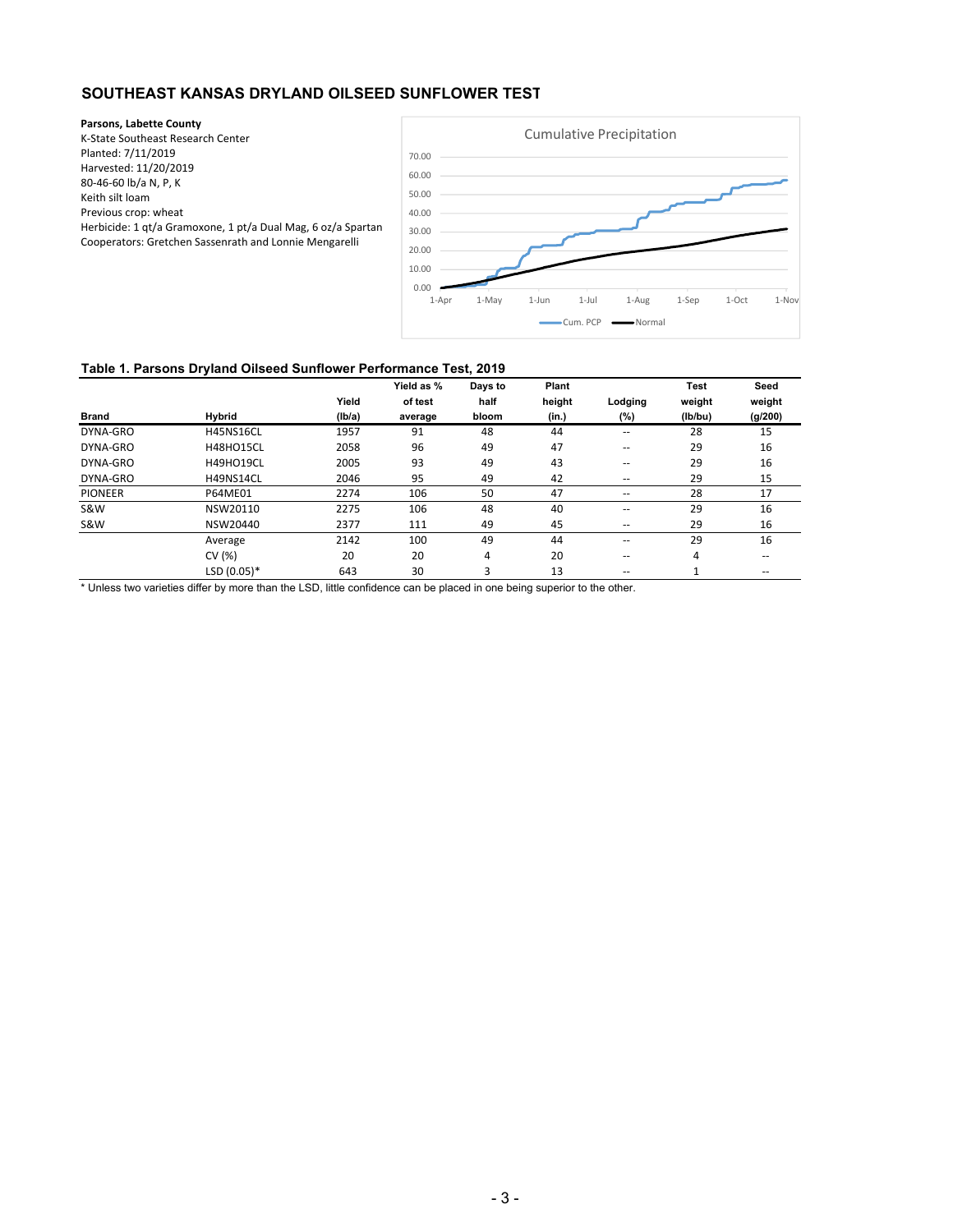|  |  |  |  |  |  | Table 3. Entrants and Entries in the 2019 Sunflower Performance Tests |  |
|--|--|--|--|--|--|-----------------------------------------------------------------------|--|
|--|--|--|--|--|--|-----------------------------------------------------------------------|--|

 H45NS16CL H48HO15CL H49HO19CL H49NS14CL **Dyna-Gro**  1111 US HWY 62 Ralls, TX 79357 806-402-0463

 NSW 20110 NSW20440 **S&W Seeds**  106 K Street, Suite 300 Sacramento, CA 95814 559-884-2535